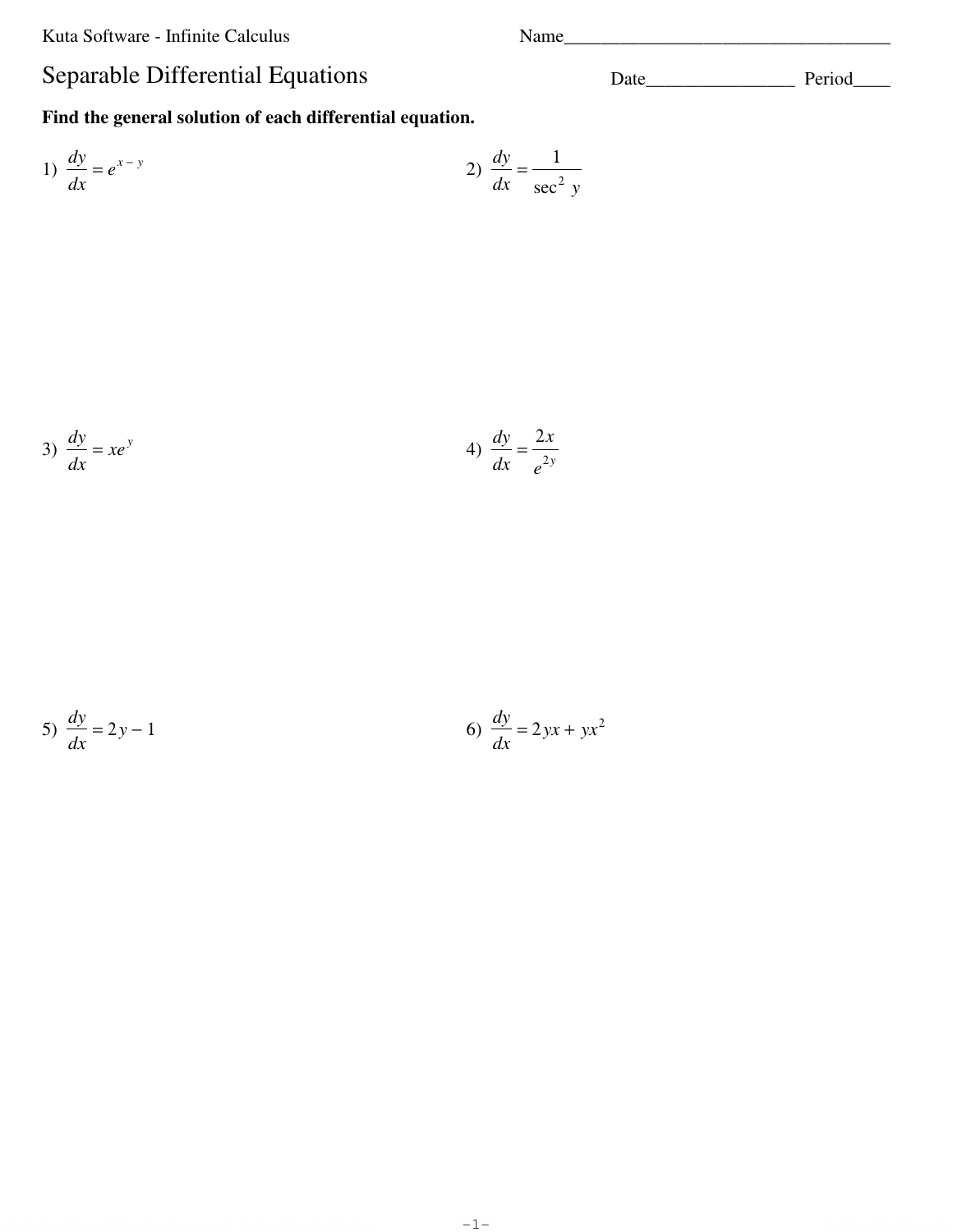**For each problem, find the particular solution of the differential equation that satisfies the initial condition. You may use a graphing calculator to sketch the solution on the provided graph.**



| 9) $\frac{dy}{dx} = 12x^3y, y(0) = 2$ |  |
|---------------------------------------|--|
| i i i i i                             |  |
| $\boldsymbol{x}$                      |  |

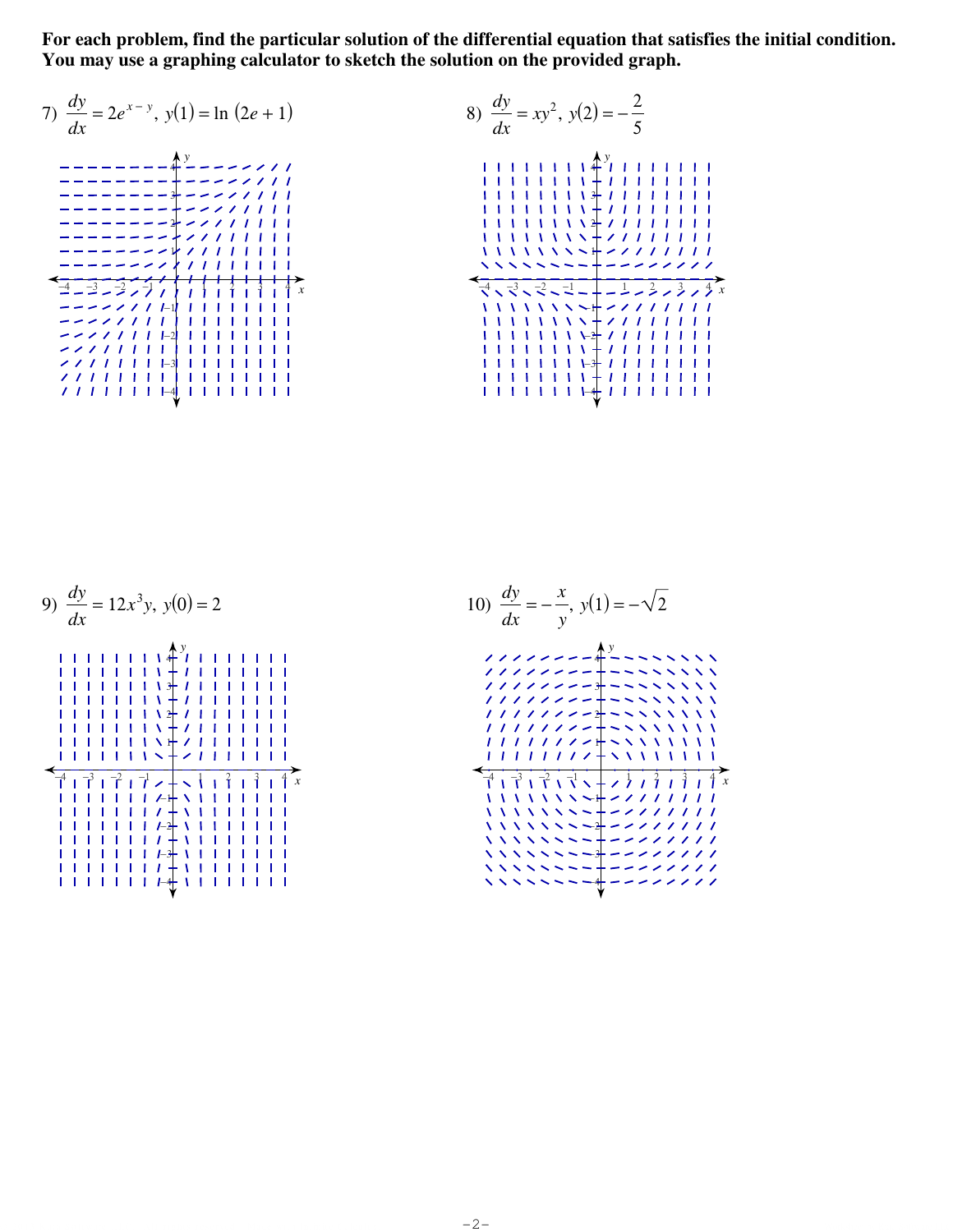Kuta Software - Infinite Calculus

## Separable Differential Equations

Find the general solution of each differential equation.

1) 
$$
\frac{dy}{dx} = e^{x-y}
$$
  
\n2)  $\frac{dy}{dx} = \frac{1}{\sec^2 y}$   
\n $e^y = e^x + C$   
\n $y = \ln (e^x + C)$   
\n2)  $\frac{dy}{dx} = \frac{1}{\sec^2 y}$   
\n $\tan y = x + C$   
\n $y = \tan^{-1} (x + C)$ 

3) 
$$
\frac{dy}{dx} = xe^y
$$

$$
-e^{-y} = \frac{x^2}{2} + C_1
$$

$$
y = -\ln\left(-\frac{x^2}{2} + C_2\right)
$$

4) 
$$
\frac{dy}{dx} = \frac{2x}{e^{2y}}
$$

$$
\frac{e^{2y}}{2} = x^2 + C_1
$$

$$
y = \frac{\ln(2x^2 + C)}{2}
$$

5) 
$$
\frac{dy}{dx} = 2y - 1
$$

$$
\frac{\ln |2y - 1|}{2} = x + C_1
$$

$$
y = \frac{Ce^{2x} + 1}{2}
$$

6) 
$$
\frac{dy}{dx} = 2yx + yx^2
$$
  
\nln |y| =  $x^2 + \frac{x^3}{3} + C_1$   
\n $y = Ce^{\frac{x^2 + \frac{x^3}{3}}{3}}$